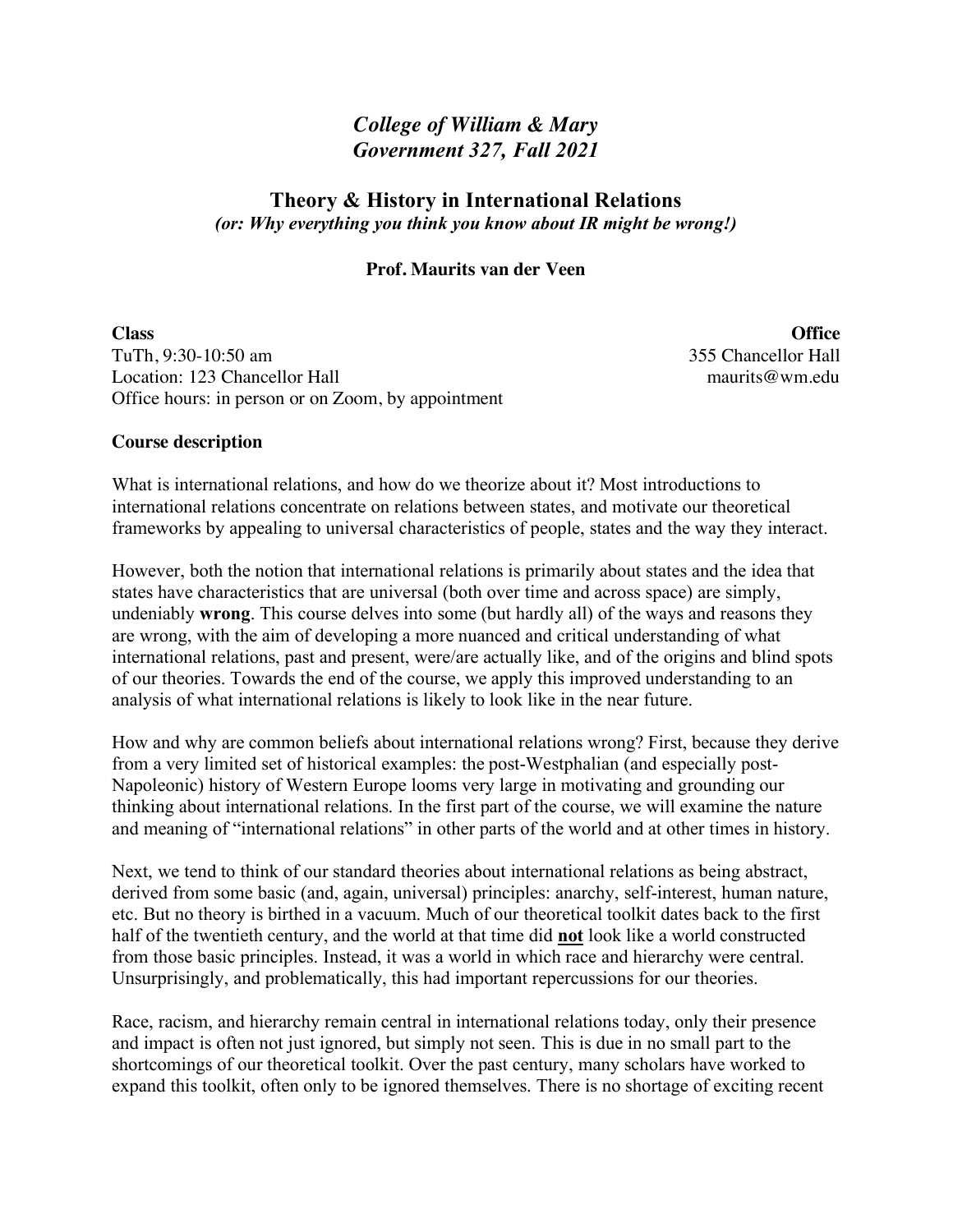scholarship along these lines, and we will read some, to help guide our discussions about how IR theorizing should change, given both its empirical and theoretical shortcomings.

Finally, we will turn to the near future: How is international relations likely to change in an increasingly online world? And how can the insights we have developed in the course be used to improve our answers to this question?

In a recent article about the study of international relations, Francis Gavin argued that "We desperately need not only answers but new ways of thinking about, framing, and analyzing the most important global questions" (https://foreignpolicy.com/2018/02/20/its-never-been-a-bettertime-to-study-international-relations-trump-foreign-policy/). This so because the world around us appears to change ever more rapidly; it is also so because our existing theories of international relations often seem stale and needlessly abstract.

If we really want to understand international relations better, we need a better sense of where our current theories come from, as well as a critical approach to thinking about how a changing world might demand revisions. Or, perhaps, as some have argued, we simply need a recognition that what seems new to us today is largely the continuation of long-standing patterns that simply have been unrecognized or ignored for too long.

The overall goal of the course is to help you become well-informed, critical consumers of international relations theories and arguments, conscious of where those theories come from and how they might help or hinder us in thinking about international relations today. In addition, you will be able to engage in well-informed and sophisticated debate regarding the implications of the internet for what international relations look like.

## **COVID-19**

A year and a half into the pandemic, there is still a lot of uncertainty about the safest and best ways to provide a good classroom experience. My goal is to do everything I can to contribute to everyone staying healthy and being able to participate fully in the class. In particular:

1. We currently have an indoor mask mandate. But if the College decides to lift this mandate over the course of the semester, I will not stop wearing a mask, and I request that all of you continue masking too. We cannot know everyone's health status and that of those close to them: not everyone can be vaccinated, for instance (I have two children under 12 who as of now cannot), and the best we can do to protect everyone's health is to continue to wear masks indoors.

2. If you experience COVID-19 symptoms during the semester, you should make an appointment with the Student Health Center or a private healthcare provider for a clinical assessment and testing if necessary. If you test positive or are identified as close contacts, you must complete the form at *Report COVID* to initiate case management that will assist with isolation requirements and help you navigate classes and study. Moreover, I will work with you to make sure that you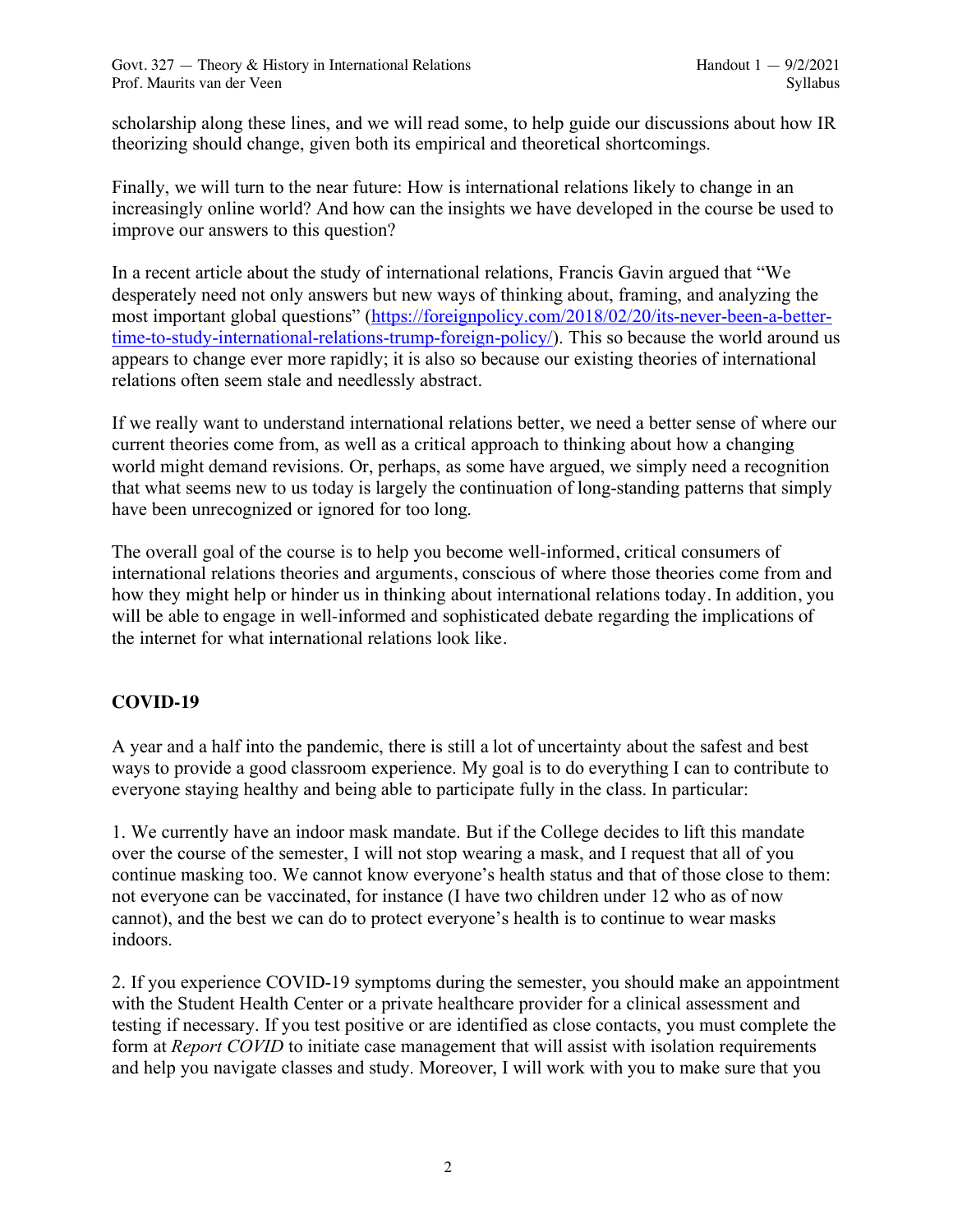will miss as little as possible during your absence from class, and that you will not be penalized if you cannot do an assignment on time.

3. If I myself experience COVID-19 symptoms or am required to isolate because of close contact with someone who has COVID, or if a campus-wide outbreak forces a return to online course delivery for everyone, we will switch to Zoom, but no other aspects of the course will change.

#### **Course requirements**

This course is about thinking critically about the world around us and how we understand it. You will not learn to think critically by simply listening to me lecture. Therefore, the most important requirements are: 1) come to class prepared by doing (and thinking about!) the assigned readings, and 2) participate in class discussions. As one measure of participation, and an added incentive to do the readings before class, there will be 5 unannounced quizzes, based on the readings for that day. Each quiz is worth 2% of your grade, for a total of 10%. Participation in class (judged in terms of quality, not quantity) is worth another 15% (for a combined total, with quizzes, of 25% of your grade).

Class discussions are crucial opportunities to get clarifications about any questions raised in the readings, to critically analyze the material covered in the readings and lectures, and to share your own ideas and insights. Your participation will not just improve your own learning; it also helps that of all your fellow students.

Additional requirements are a class presentation, two short papers, and a 10-12 page final paper in lieu of a final exam. Detailed information about each of these assignments will be provided later; here I give a brief overview.

For the class presentation, you will select one of the recommended articles on the syllabus, and give a brief presentation about your article at the start of class, so we can incorporate it in our discussion. This accounts for 10% of your grade. The two short papers will take the form of opeds, and are due October 14<sup>th</sup> and November 18<sup>th</sup>. Each is worth 15% of your grade. In them, you will make an argument about how other histories than the standard/mythical ones ( $1<sup>st</sup>$  op-ed) and the centrality of race and hierarchy in IR as it actually exists (2<sup>nd</sup> op-ed) should make us think about a current IR issue in a new light.

The paper will be worth 35% of your overall grade, and will be due on the first Monday after classes end, December 13th. It will take the form of a policy brief arguing how insights from history, combined with a theoretical approach that takes race and hierarchy seriously, can help in thinking about an aspect of United States foreign policy making. For the paper, you may opt to expand upon one of your op-eds, or choose a different topic altogether.

Finally, you have the opportunity to boost your participation grade by one full letter grade, by any combination of 8 of the following "assignments":

Online discussion: At least once a week I will post one or more discussion questions, related to the required or recommended readings, on our class discussion board. Make a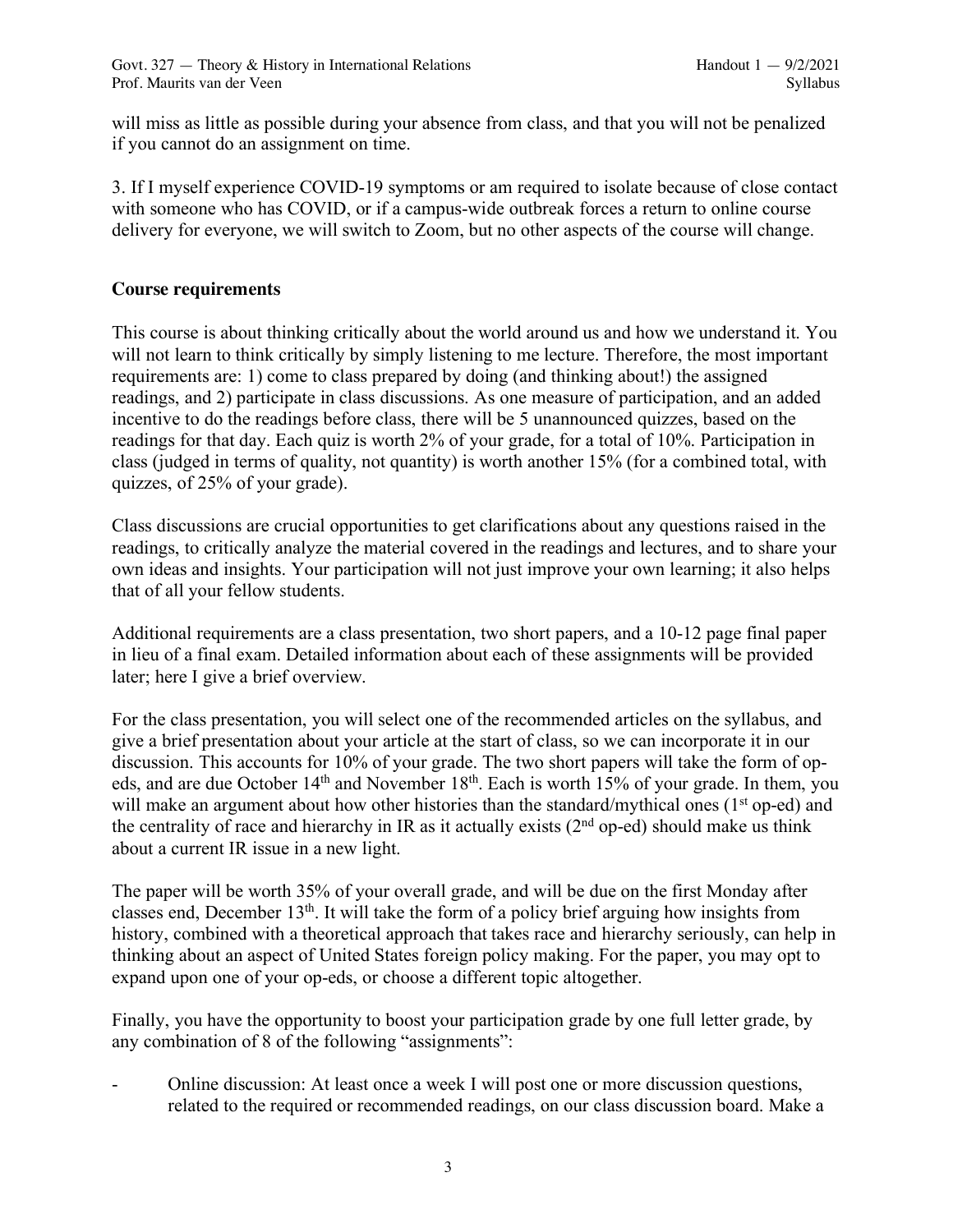thoughtful contribution to the ensuing discussion

- Over the course of the semester, I will identify several outside speakers or events relevant to our course. Attend such an event and write a brief comment/ response on the discussion board for that particular event
- Participate in the Government department omnibus survey. More details will follow.

Any combination of these three options summing to 8 gets you credit. In fact, all of them are great ways to think about and apply our course material beyond the classroom, so I highly encourage you participate in them even if you do not feel you need extra credit.

### **Additional policies & comments**

In order to minimize indoor interactions, I will not have regular office hours this semester. However, I am more than happy to chat after class, and to set up meetings either over Zoom or in person, outside (weather permitting). Please do get in touch if you have any questions on the reading material, the class discussions, the presentation or writing assignments, or the course in general. To make an appointment, just email me or see me before or after class.

If you need an extension on your written assignments, let me know in advance, and I will almost certainly grant it. Unapproved late submissions of the op-ed or the final paper will be penalized one half of a full grade per day. In addition, failure to complete any single component of the course (never showing up to class, missing all quizzes, not doing a presentation, or not submitting one of the written assignments) will result in failing the course — in other words, you cannot make up for it by excelling in all other components.

If you feel you may need an accommodation based on the impact of a learning, psychiatric, physical, or chronic health diagnosis, please contact the Student Accessibility Services staff at sas@wm.edu to determine what accommodations make sense and to obtain an official letter of accommodation. In addition, it would be most helpful to me if you could also reach out to me directly, so that together we can work out something that will work for you.

Finally, I take violations of academic honesty very seriously. All academic work must meet the standards set out in the Honor Code. In particular, if you cheat on a test or commit plagiarism on your paper and I discover it, I will report the violation to the Dean's office, with all the potential repercussions that implies. The work you submit must be your own — not that of a fellow student, nor that of someone whose work you found in the library or online.

## **Readings**

There are no required books to purchase for the course. All readings are, or will be, available online: on Blackboard, at a given URL, or through the Electronic Journals feature of the W&M library website. If you are unable to access a particular reading, please ask someone (a fellow student, a librarian, or me)!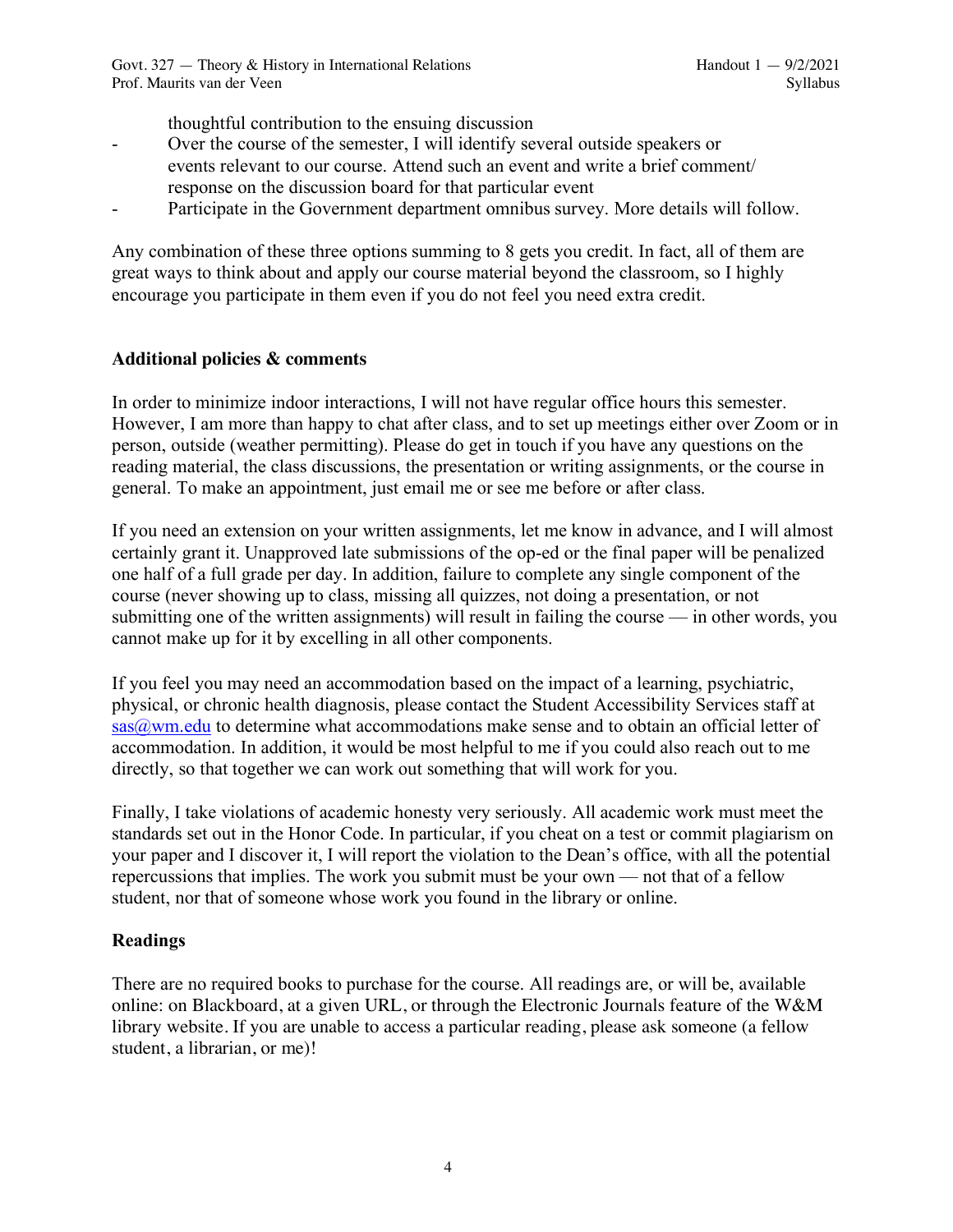## **Calendar**

*Readings (marked with bullet points) are listed below the date of each class. Be sure to read them prior to our class meeting. The course syllabus is a general plan for the course; deviations announced to the class by the instructor may be necessary.*

#### **I. Introduction**

### Thu. Sep. 2 *Introduction to the course*

• van der Valk, Leendert (2021). "The first African Americans were traded under the Dutch flag." (on Blackboard)

Read this article and reflect on what international relations looked like four hundred years ago. How different is this (if at all) from what international relations look like today? And how well do our standard international relations theories serve us in trying to think about and understand early  $17<sup>th</sup>$  century international relations?

*Recommended: a quick recap of standard IR theory debates*

- Snyder, Jack. 2004. One World, Rival Theories. *Foreign Policy*, 145: 53-62.
- *•* Lake, David. 2013. "Theory is dead, long live theory: The end of the Great Debates and the rise of eclecticism in International Relations." *European Journal of International Relations,* 19(3): 567-587.

## **II. International Relations in History**

#### Tue. Sep. 7 *IR and the Pelopponesian War*

- Gady, Franz-Stefan. 2017. "Hey policy wonks: This is how you should read Thucydides." *The Diplomat* (https://thediplomat.com/2017/08/hey-policywonks-this-is-how-you-should-read-thucydides/)
- Kirshner, Jonathan. 2018. "Handle him with care: The importance of getting Thucydides right." *Security Studies* 28(1): 1-24.

## *Recommended*

**•** Knutsen, Torbjørn L. 2021. "Ancient Greece: War, peace and diplomacy in antiquity." Pp. 389-397 in Benjamin de Carvalho, Julia Costa Lopez, and Halvard Leira, eds. *Routledge Handbook of Historical International Relations.*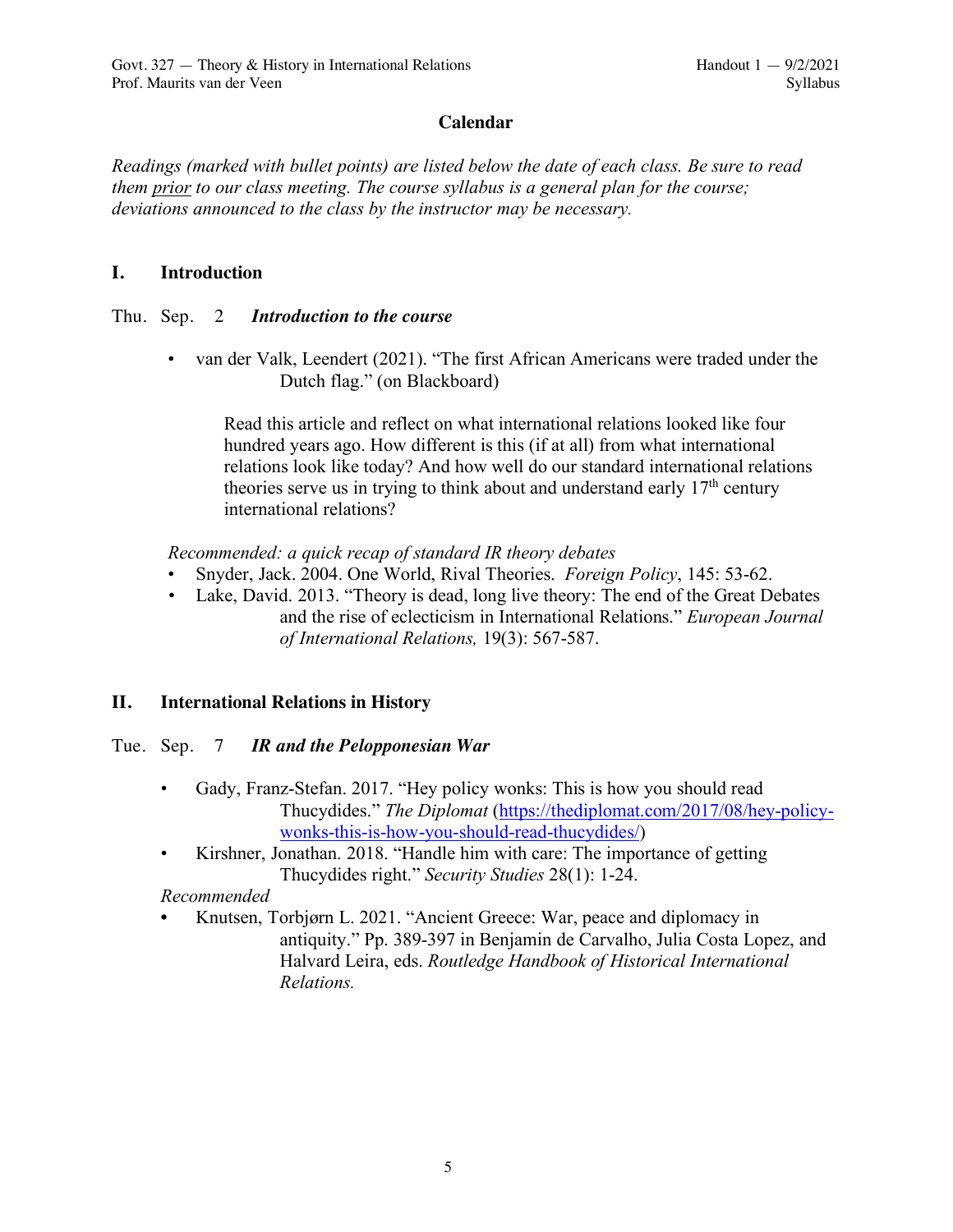## Thu. Sep. 9 *The Steppe Tradition*

*In lieu of reading the book directly, read these 2 book reviews & a response to reviewers (on Blackboard)*

- *•* White, Jenny. 2020. "The enduring appeal of autocrats." *Cambridge Review of International Affairs,* 33(6): 925-930.
- *•* Spruyt, Hendrik. 2020. "The longue durée and the impact of the Eurasian Steppe." *Cambridge Review of International Affairs,* 33(6): 950-956.
- Neumann, Iver B., and Einar Wigen. 2020. "Response to reviewers: The Steppe Tradition in International Relations." *Cambridge Review of International Affairs,* 33(6): 957-961.

*If you have time, I very much recommend the introduction & conclusion of the book (available through Swem online)*

- Neumann, Iver B., and Einar Wigen. 2020. *The Steppe Tradition in International Relations*. Cambridge, UK: Cambridge University Press.
	- Introduction (pp.  $1-25$ )
	- Conclusion (pp. 252-267)

### Tue. Sep. 14 *International relations in ancient China*

**•** Hui, Victoria Tin-Bor. 2021. "Pre-modern Asia and international relations theory." Pp. 181-191 in Benjamin de Carvalho, Julia Costa Lopez, and Halvard Leira, eds. *Routledge Handbook of Historical International Relations.*

*Recommended*

*•* Hui, Victoria Tin-Bor. 2004. "Toward a dynamic theory of international politics: Insights from comparing ancient China and early modern Europe." *International Organization* 58: 175-205.

#### Thu. Sep. 16 *International relations in early modern China*

- *•* Spruyt, Hendrik. 2020. *The World Imagined.* Cambridge, UK: Cambridge University Press.
	- Chapter 4: "Gathering all under heaven: East Asian collective beliefs and international society." Pp. 83-132. (on Blackboard)

*Recommended*

• Kang, David C. 2006. "Hierarchy in Asian international relations, 1300-1900." *Asian Security,* 1(1): 53-79.

#### Tue. Sep. 21 *International relations in the early modern Islamic World*

- *•* Spruyt, Hendrik. 2020. *The World Imagined.* Cambridge, UK: Cambridge University Press.
	- Chapter 6: "Lords of the auspicious conjunction: The Ottoman, Safavid, and Mughal empires and the Islamic ecumene." Pp. 167-213. (on Blackboard)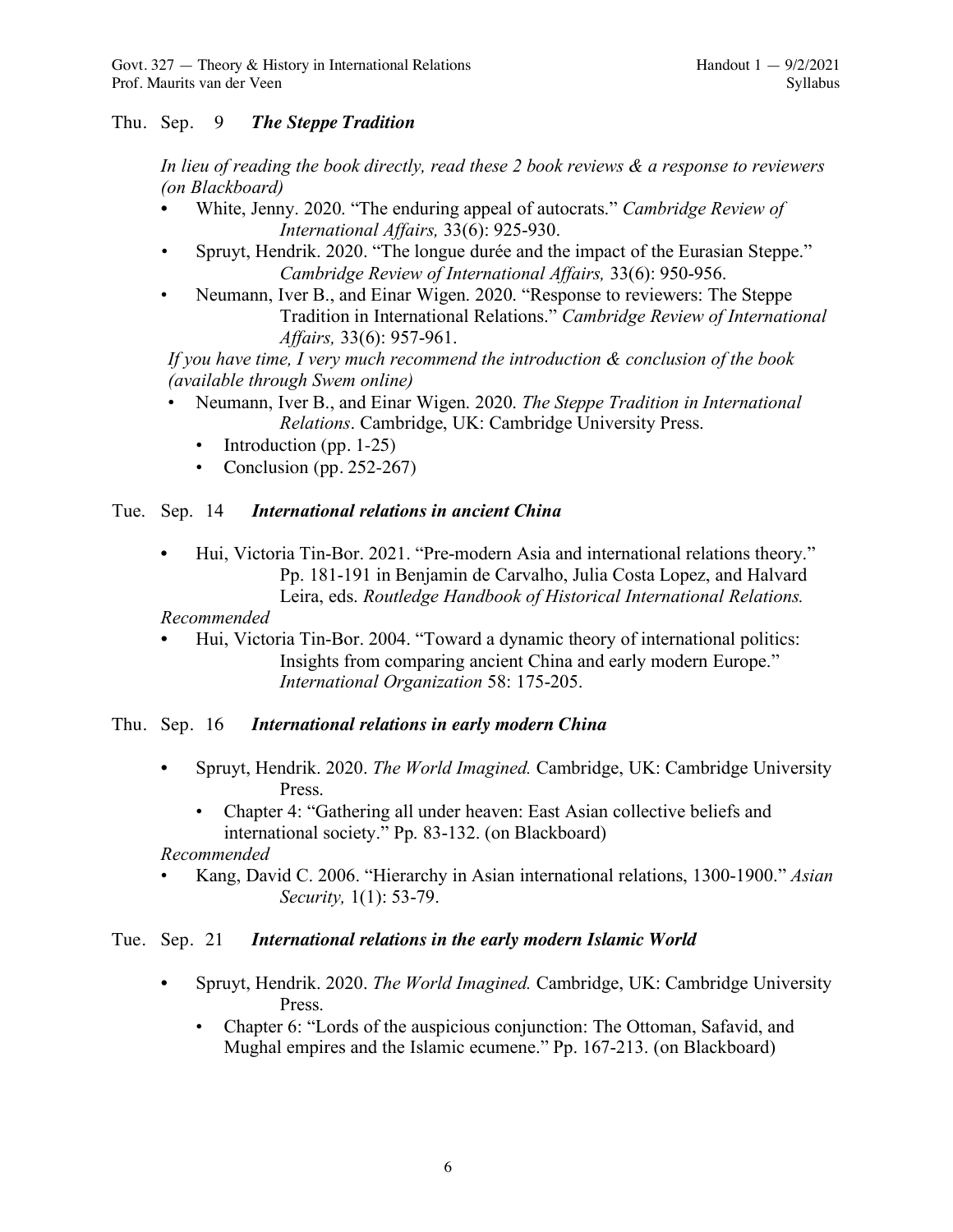## *Recommended*

• Subrahmanyam, Sanjay. 2006. "A tale of three empires: Mughals, Ottomans, and Habsburgs in a comparative context." *Common Knowledge* 12(1): 66-92.

## Thu. Sep. 23 *International relations in Europe at the time of Westphalia*

• Osiander, Andreas. 2003. "Sovereignty, International Relations, and the Westphalian myth." *International Organization*, 55(2): 251-287.

## *Recommended*

**•** Costa Lopez, Julia. 2021. "International relations in/and the Middle Ages." Pp. 408- 418 in Benjamin de Carvalho, Julia Costa Lopez, and Halvard Leira, eds. *Routledge Handbook of Historical International Relations.*

## Tue. Sep. 28 *International relations in the early days of empire*

Weststeijn, Arthur. 2015. "'Love alone is not enough': Treaties in seventeenthcentury Dutch colonial expansion." Pp. 19-44 in in Saliha Belmessous, ed. *Empire by treaty: Negotiating European expansion, 1600-1900.* Oxford, UK: Oxford University Press.

## *Recommended*

- **•** Caraccioli, Mauro J. 2021. "Early (modern) empires: The political ideology of conceptual domination." Pp. 4419-431 in Benjamin de Carvalho, Julia Costa Lopez, and Halvard Leira, eds. *Routledge Handbook of Historical International Relations.*
- Phillips, Andrew, and J.C. Sharman. 2020. "Company-states and the creation of the global international system." *European Journal of International Relations,*  26(4): 1249-1272.

## Thu. Sep. 30 *International relations within present-day North America*

(*no class – answer discussion questions online)*

• Beaulieu, Alain. 2015. "The acquisition of aboriginal land in Canada: The genealogy of an ambivalent system (1600-1867)." Pp. 101-131 in Saliha Belmessous, ed. *Empire by treaty: Negotiating European expansion, 1600-1900.* Oxford, UK: Oxford University Press.

## *Recommended*

• Richter, Daniel K. 2015. "To 'Clear the King's and Indians' Title': Seventeenthcentury origins of North American land cession treaties." Pp. 45-77 in Saliha Belmessous, ed. *Empire by treaty: Negotiating European expansion, 1600-1900.* Oxford, UK: Oxford University Press.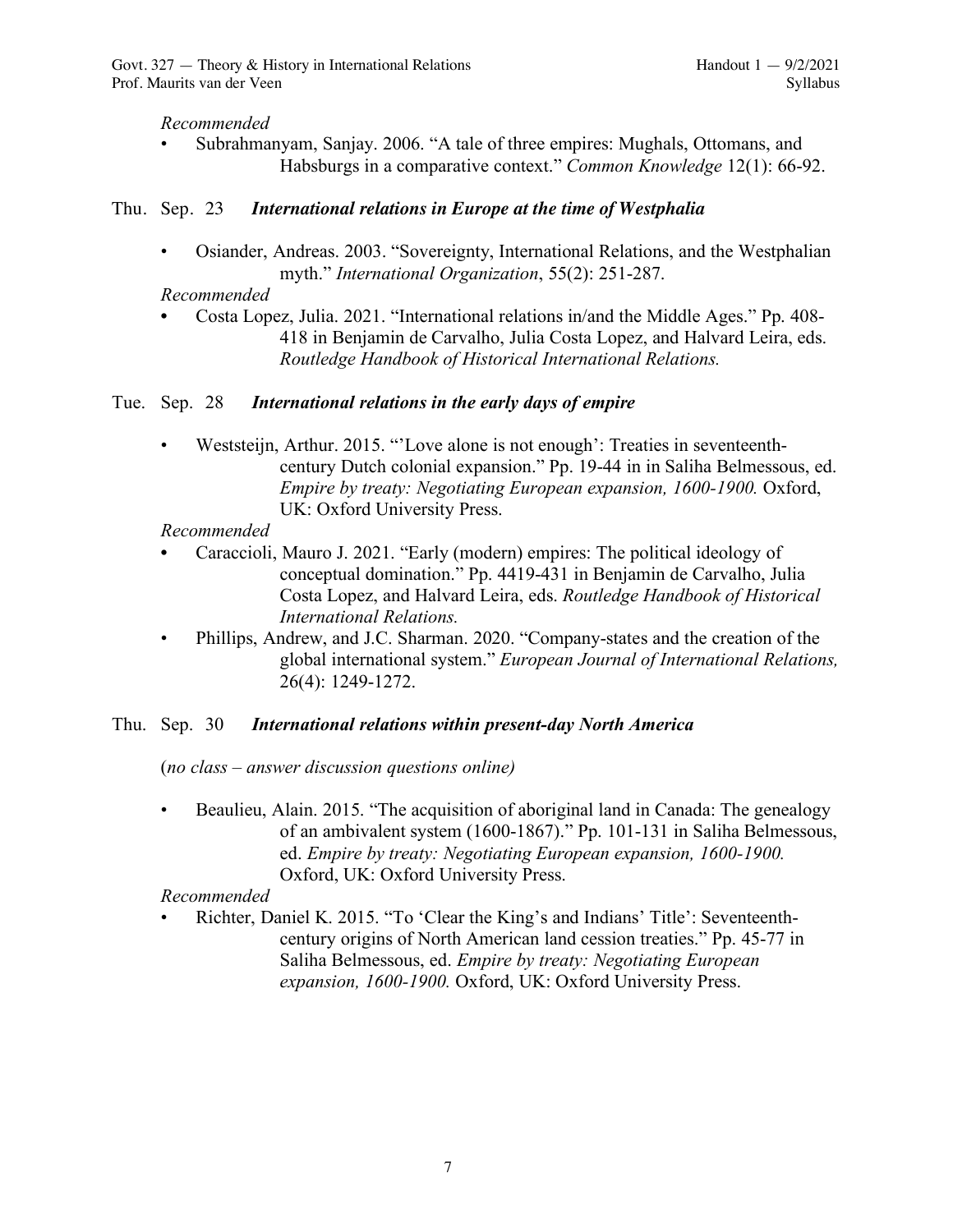#### Tue. Oct. 5 *International relations and territoriality*

• Schulz, Carsten-Andreas. 2019. "Territorial sovereignty and the end of inter-cultural diplomacy along the "Southern frontier". *European Journal of International Relations*, 25(3): 878-903.

#### *Recommended*

• Costa Buranelli, Filippo. 2020. "Standard of civilization, nomadism and territoriality in nineteenth-century international society." Pp. 77-100 in Levin, Jamie, ed. *Nomad-State relationships in international relations: Before and after borders.* Cham, CH: Palgrave Macmillan.

### Thu. Oct. 7 *What does/should this all mean for IR?*

• Çapan, Zeynep Gulsah. 2020. "Beyond visible entanglements: Connected histories of the international." *International Studies Review*, 22(2): 289-306.

#### *Recommended*

**•** Subotic, Jelena, and Brent Steele. 2021. "History and memory: Narratives, micropolitics, and crises." Pp. 503-511 in Benjamin de Carvalho, Julia Costa Lopez, and Halvard Leira, eds. *Routledge Handbook of Historical International Relations.*

### **III. "International Relations" in history: An emerging discipline**

#### Tue. Oct. 12 *The birth of IR*

• Vitalis, Robert. 2005. "Birth of a discipline." Pp. 159-182 in David Long and Brian C. Schmidt, eds., *Imperialism and Internationalism in the Discipline of International Relations*. Albany, NY: SUNY Press.

#### *Recommended*

• Hoffmann, Stanley. 1977. "An American Social Science: International Relations" *Daedalus* 106(3): 41-60.

#### Thu. Oct. 14 *Race and early IR* **Op-ed 1 due**

• Vitalis, Robert. 2000. "The graceful and generous liberal gesture: Making racism invisible in American international relations." *Millennium*, 29(2): 331-356.

#### *Recommended*

**•** Yao, Joanne, and Andrew Delatolla. 2021. "Race and historical international relations." Pp. 192-200 in Benjamin de Carvalho, Julia Costa Lopez, and Halvard Leira, eds. *Routledge Handbook of Historical International Relations.*

Tue. Oct. 19 *Fall Break (no class)*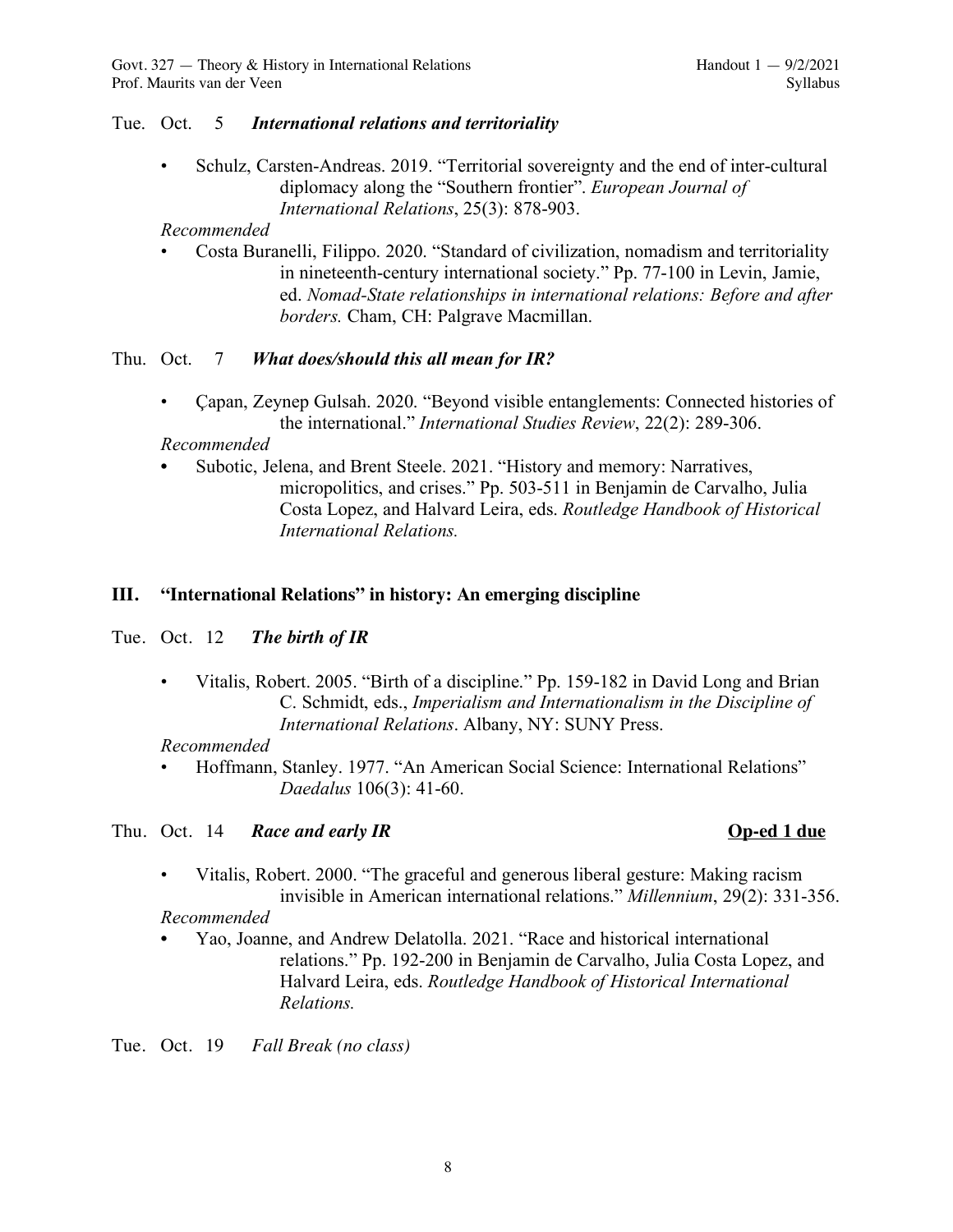### Thu. Oct. 21 *Imperialism and early IR*

• Long, David. 2005. "Paternalism and the Internationalization of Imperialism: J. A. Hobson on the International Government of the 'Lower Races'." Pp. 71-92 in David Long and Brian C. Schmidt, eds., *Imperialism and Internationalism in the Discipline of International Relations*. Albany, NY: SUNY Press.

### *Recommended*

• Henderson, Errol A. 2017. "The revolution will not be theorized: Du Bois, Locke, and the Howard School's challenge to white supremacists IR theory." *Millennium*, 45(3): 492-510.

### Tue. Oct. 26 *Idealism and early IR*

• Schmidt, Brian C. 2002. "Anarchy, world politics and the birth of a discipline: American international relations, pluralist theory and the myth of interwar idealism." *International Relations*, 16(1): 9-31.

### *Recommended*

*•* De Carvalho, Benjamin, Halvard Leira, and John M. Hobson. 2011. "The Bing Bangs of IR: The Myths That Your Teachers Still Tell You about 1648 and 1919." *Millennium* 39(3): 735-758.

### **IV. The centrality of race and hierarchy in international relations today**

Thu. Oct. 28 *Race in IR*

- Shilliam, Robbie. 2021. "International Relations." in *Decolonizing Politics*. New York, NY: Wiley.
- *• Listen:* Radikaal Podcast, episode 41 (by Cas Mudde): "Robbie Shilliam on decolonizing politics and the Rastafari movement" (https://www.buzzsprout.com/1134467/8810969)

#### *Recommended*

- Henderson, Errol A. 2013. "Hidden in plain sight: Racism in international relations theory." *Cambridge Review of International Affairs* 26(1): 71-92.
- *•* Zvobgo, Kelebogile, and Meredith Loken. 2020. "Why race matters in international relations." *Foreign Policy*. (https://foreignpolicy.com/2020/06/19/whyrace-matters-international-relations-ir/)

#### Tue. Nov. 2 *Race and sovereignty*

• Nisancioglu, Kerem. 2019. "Racial sovereignty." *European Journal of International Relations,* 26(S1): 39-63.

#### *Recommended*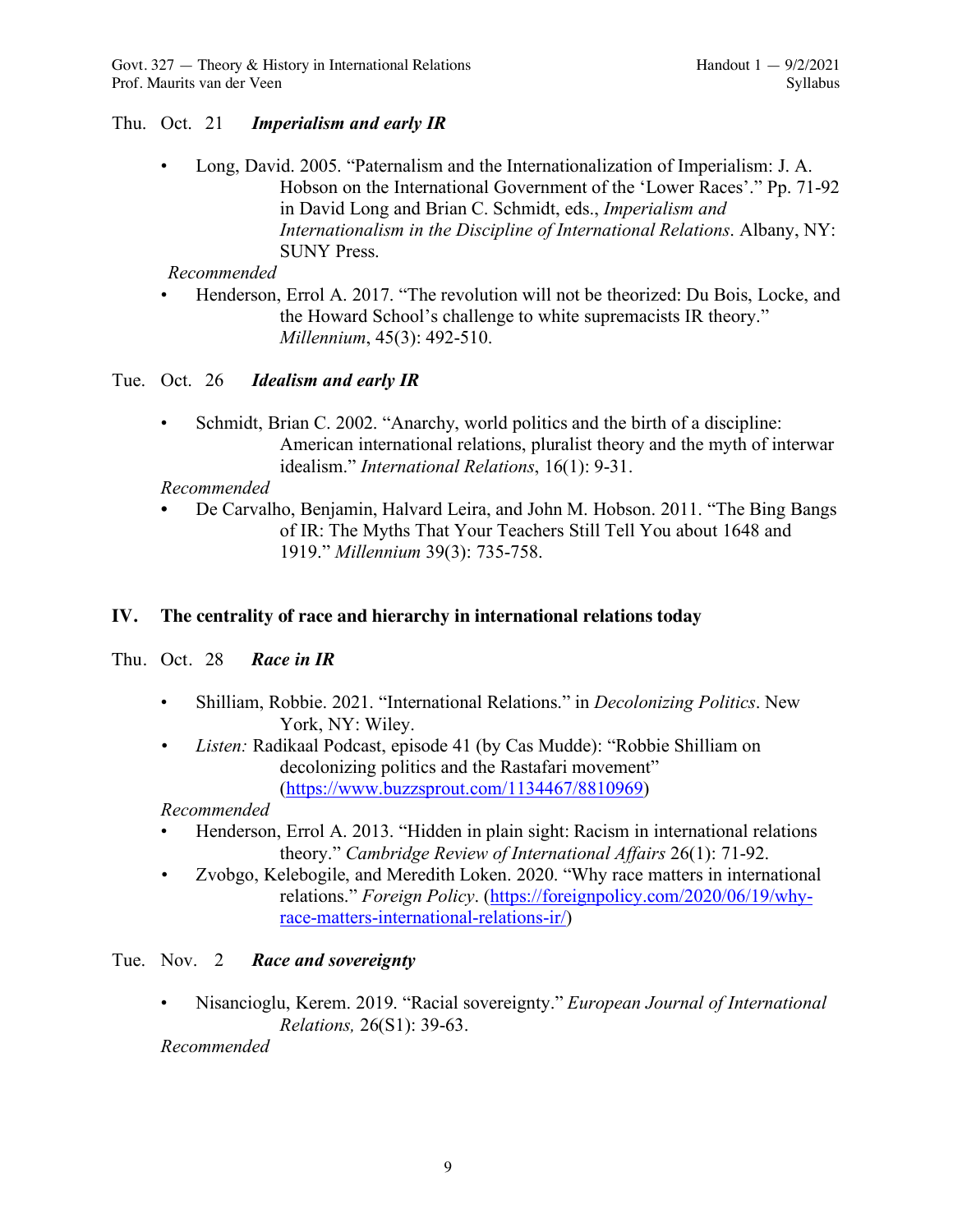• Thompson, Debra. 2013. "Through, against and beyond the racial state: The transnational stratum of race." *Cambridge Review of International Affairs* 26(1): 133-151.

## Thu. Nov. 4 *Explicit and implicit hierarchies*

• Gruffydd Jones, Branwen. 2013. "'Good governance' and 'state failure': genealogies of imperial discourse." *Cambridge Review of International Affairs* 26(1): 49-70.

## *Recommended*

• McConaughey, Meghan, Paul Musgrave, and Daniel H. Nexon. 2018. "Beyond anarchy: Logics of political organization, hierarchy, and international structure." *International Theory* 10(2): 181-218.

## Tue. Nov. 9 *Hierarchies of people(s)*

• Dionne, Kim Yi, and Fulya Felicity Turkmen. 2020. "The politics of pandemic othering: Putting COVID-19 in global and historical context." *International Organization*, 74(S1): E213-E230.

## *Recommended*

• Zhang, Chenchen. 2019. "Right-wing populism with Chinese characteristics? Identity, otherness and global imaginaries in debating world politics online." *European Journal of International Relations*, 26(1): 88-115.

## Thu. Nov. 11 *Are IR theories racist, and what should we do about it?*

• *Listen:* Podcast: "Race and Securitization theory." Patrick Thaddeus Jackson & Daniel Nexon, with guests Jarrod Hayes, Nawal Mustafa, and Robbie Shilliam(https://www.podomatic.com/podcasts/whiskeyindiaromeo/episod es/2020-05-21T14\_58\_46-07\_00)

*Recommended: key articles behind the fracas*

- Howell, Alison, and Melanie Richter-Montpetit. 2020. "Is securitization theory racist? Civilizationism, methodological whiteness, and antiblack thought in the Copenhagen School." *Security Dialogue*, 51(1): 3-22.
- Hansen, Lene. 2020. "Are 'core' feminist critiques of securitization theory racist? A reply to Alison Howell and Melanie Richter-Montpetit." *Security Dialogue*, 51(4): 378-385.
- Wæver, Ole, and Barry Buzan. 2020. "Racism and responsibility: The critical limits of deepfake methodology in security studies: A reply to Howell and Richter-Montpetit." *Security Dialogue*, 51(4): 386-394.

## **V. The future of international relations in an online world: plus ça change?**

Tue. Nov. 16 *Cyber security*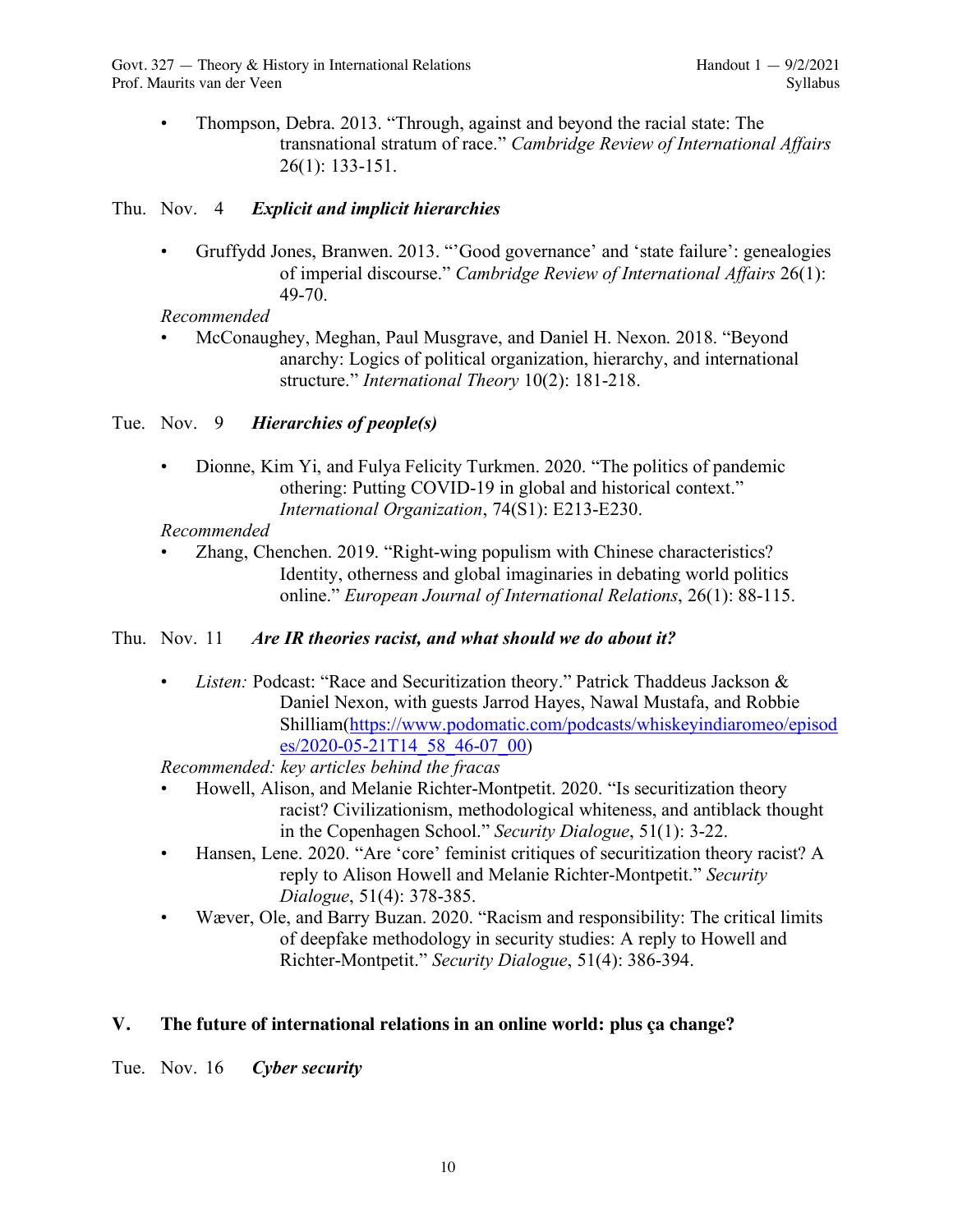• Steiger, Stefan, Sebastian Harnisch, Kerstin Zettl, and Johannes Lohmann. "Conceptualising conflicts in cyberspace." *Journal of Cyber Policy*, 3(1): 77-95.

*Recommended*

- Valeriano, Brandon, and Ryan C. Maness. "International relations theory and cyber security: Threats, conflicts, an ethics in an emergent domain." in Chris Brown and Robyn Eckersley, eds. *The Oxford Handbook of International Political Theory*. Oxford, UK: Oxford University Press.
- Wagner, Ben. 2019. "Constructed 'cyber' realities and international relations theory." Pp. 60-70 in J.P. Singh, Madeline Carr, and Renée Marlin-Bennett, eds. *Science, Technology, and Art in International Relations.* New York, NY: Routledge.

Thu. Nov. 18 *Cyber-politics between states*

• Calderaro, Andrea, and Anthony J.S. Craig. 2020. "Transnational governance of cybersecurity: Policy challenges and global inequalities in cyber capacity building." *Third World Quarterly*, 41(6): 917-938.

*Recommended*

• Branch, Jordan. 2020. "What's in a name? Metaphors and cybersecurity." *International Organization*, 75(1): 39-70.

## Tue. Nov. 23 *Cyber mercenaries* **Op-ed 2 due**

• DiResta, Renée, Shelby Grossman, and Alexandra Siegel. 2020. "In-house vs. outsourced trolls: Digital mercenaries shape state influence strategies." Stanford, CA: unpublished manuscript.

## *Recommended*

• Egloff, Florian. 2017. "Cybersecurity and the age of privateering." Pp. 60-70 in George Perkovich and Ariel E. Levite, eds. *Understanding Cyber Conflict: Fourteen Analogies.* Washington, DC: Georgetown University Press.

Thu. Nov. 25 *Thanksgiving Break: no class*

- Tue. Nov. 30 *The internet as a global commons*
	- *•* Govella, Kristi. 2021. "China's challenge to the global commons: Compliance, contestation, and subversion in the maritime and cyber domains." *International Relations* (online before print).

## *Recommended*

- *•* Riddervold, Marianne, and Akasemi Newsome. 2021. "Introduction: Cooperation, conflict, and interaction in the global commons." *International Relations* (online before print).
- *•* Davis Cross, Mai'a K. 2021. "Outer space and the idea of the global commons." *International Relations* (online before print).